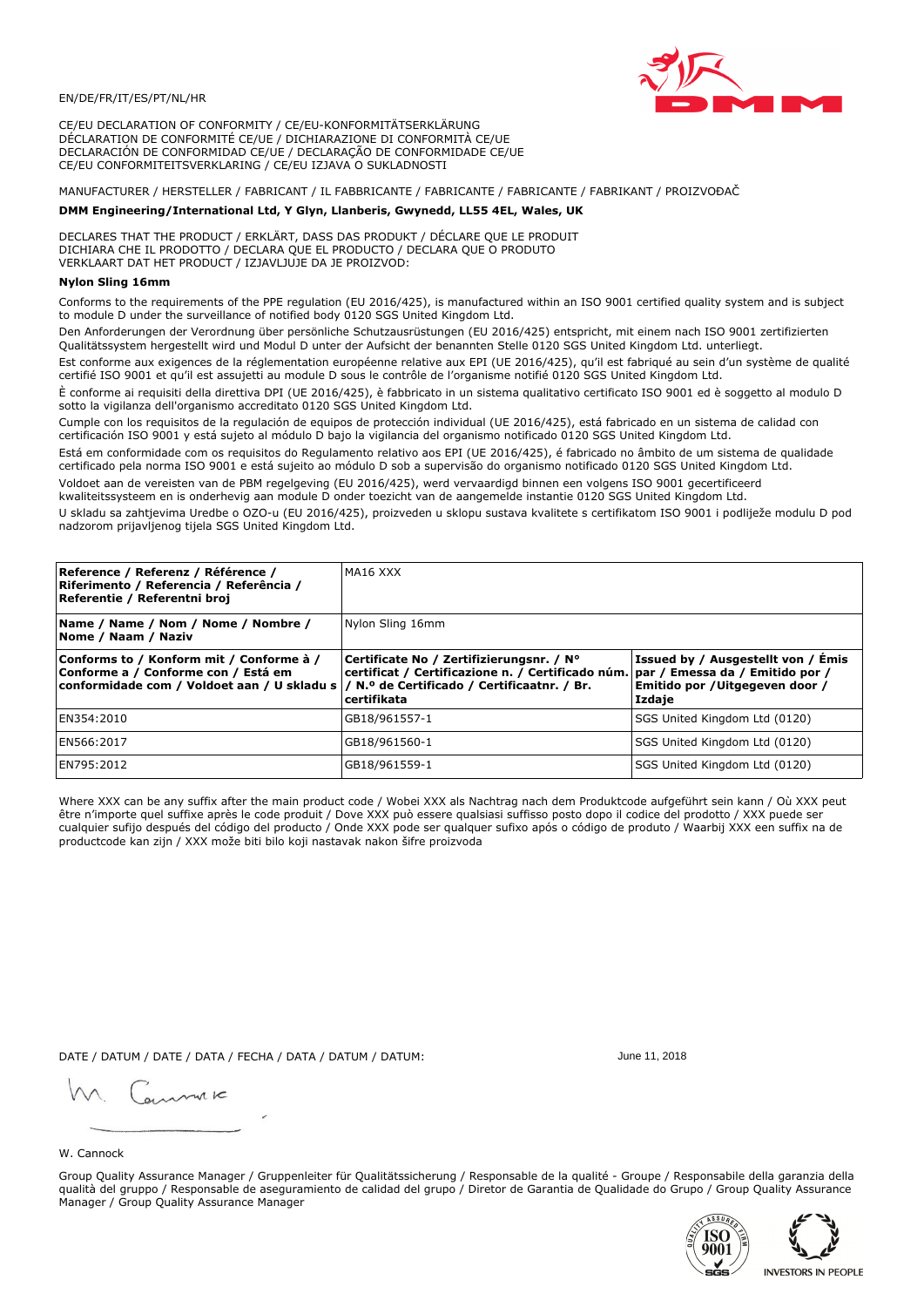#### NO/SE/FI/DK/PL/CZ/SK/MT

CE/EU-SAMSVARSERKLÆRING / CE/EU-FÖRKLARING OM ÖVERENSSTÄMMELSE CE/EU-VAATIMUSTENMUKAISUUSVAKUUTUS / CE/EU-OVERENSSTEMMELSESERKLÆRING DEKLARACJA ZGODNOŚCI WE/UE / CE/EU PROHLÁŠENÍ O SHODĚ CE/EÚ VYHLÁSENIE O ZHODE / DIKJARAZZJONI TA' KONFORMITÀ TAL-KE/UE

PRODUSENT / TILLVERKAREN / VALMISTAJA / PRODUCENT / PRODUCENT / VÝROBCE / VÝROBCA / IL-MANIFATTUR

#### DMM Engineering/International Ltd, Y Glyn, Llanberis, Gwynedd, LL55 4EL, Wales, UK

ERKLÆRER AT PRODUKTET / INTYGAR ATT PRODUKTEN / VAKUUTTAA, ETTÄ TÄMÄ TUOTE / ERKLÆRER, AT PRODUKTET / OŚWIADCZA, ŻE<br>WYRÓB / PROHLAŠUJE, ŽE PRODUKT / VYHLASUJE, ŽE VÝROBOK / JIDDIKJARA LI L-PRODOTT:

### **Nylon Sling 16mn**

Overholder kravene i PVU-forordningen (EU 2016/425), er produsert innenfor et ISO 9001-sertifisert kvalitetssystem og er underlagt modul D<br>under overvåkning av teknisk kontrollorgan 0120 SGS United Kingdom Ltd.

Uppfyller kraven för PPE-reglerna (EU 2016/425), tillverkas inom ett ISO 9001-certifierat kvalitetssystem och är föremål för modul D under övervakning av anmält organ 0120 SGS United Kingdom Ltd.

Noudattaa henkilönsuojaimia koskevan asetuksen (EU 2016/425) vaatimuksia, on valmistettu ISO 9001 -sertifioidun laatujärjestelmän mukaisesti ja että siihen sovelletaan ilmoitetun laitoksen 0120 SGS United Kingdom Ltd.:in alaista D-moduulia.

Overholder kravene i forordningen om personlige værnemidler (EU 2016/425), er fremstillet i inden for det certificerede ISO 9001kvalitetssystem, og er underlagt modul D under overvågning af det bemyndigede organ 0120 SGS United Kingdom Ltd.

Spełnia wymogi rozporządzenia w sprawie środków ochrony indywidualnej (UE 2016/425), jest produkowany w ramach systemu jakości zgodnego z ISO 9001 i podlega modułowi D pod nadzorem jednostki notyfikowanej 0120 SGS United Kingdom Ltd.

Zařízení splňuje požadavky nařízení o osobních ochranných prostředcích 2016/425, je vyrobeno v systému řízení jakosti certifikovaném podle normy ISO 9001 a podléhá modulu D pod dohledem notifikované osoby č. 0120, SGS United Kingdom Ltd.

Spĺňa požiadavky Nariadenia Európskeho parlamentu a Rady (EÚ) 2016/425 o osobných ochranných prostriedkoch, je vyrobený v rámci systému kvality certifikovaného podľa normy ISO 9001 a podlieha modulu D pod dohľadom notifikovaného orgánu č. 0120, SGS Únited Kingdom Ltd. Jikkonforma mar-rekwiżit tar-Regolament dwar il-PPE (UE 2016/425), u huwa manifatturat f'sistema ta' kwalità certifikata għall-ISO 9001 u soggett ghall-modulu D taht is-sorveljanza tal-korp notifikat 0120 SGS United Kingdom Ltd.

| <b>Referanse / Referens / Viite / Reference / Nr MA16 XXX</b><br>referencyjny / Reference / Značka /<br>Referenza                                                                                                 |                                                                                                         |                                                                                                         |
|-------------------------------------------------------------------------------------------------------------------------------------------------------------------------------------------------------------------|---------------------------------------------------------------------------------------------------------|---------------------------------------------------------------------------------------------------------|
| Navn / Namn / Nimi / Navn / Nazwa /<br>Jméno / Názov / Isem                                                                                                                                                       | Nylon Sling 16mm                                                                                        |                                                                                                         |
| Overholder / Uppfyller kraven för / Vakuus<br>myönnetty perustuen standardiin: /<br>$\mid$ Overholder / Spełnia wymogi / Je ve shodě s $\mid$ Č. certifikátu / Certifikat Nru<br>/ Je v zhode s / Jikkonforma ma' | Sertifikatnr. / Certifikatnr. / Sertifikaattinro /<br>Certifikat nr. / Certyfikat nr / Č. certifikátu / | Utstedt av / Utfärdat av /<br>Myöntänyt / Udstedt af / Wydany<br>przez / Vydal / Vydal / Mahrug<br>minn |
| EN354:2010                                                                                                                                                                                                        | GB18/961557-1                                                                                           | SGS United Kingdom Ltd (0120)                                                                           |
| EN566:2017                                                                                                                                                                                                        | GB18/961560-1                                                                                           | SGS United Kingdom Ltd (0120)                                                                           |
| EN795:2012                                                                                                                                                                                                        | GB18/961559-1                                                                                           | SGS United Kingdom Ltd (0120)                                                                           |

Der XXX kan være ethvert suffiks etter produktkoden / Där XXX kan vara valfri ändelse efter produktkoden / Jossa XXX voi olla mikä tahansa tuotekoodin jälkeen tuleva liite. / Hvor XXX kan være ethvert suffiks efter produktkoden / gdzie XXX może być dowolnym przyrostkiem po kodzie produktu / Kde XXX může být jakákoliv přípona za kódem produktu / Kde XXX môže byť akákoľvek prípona za kódom výrobku. / Fejn XXX jista' jkun kwalunkwe suffiss wara l-kodici tal-prodott

DATO / DATUM / PÄIVÄMÄÄRÄ / DATO / DATA / DATUM / DÁTUM / DATA:

June 11, 2018

annuic

# W. Cannock

Group Quality Assurance Manager / Group Quality Assurance Manager / Group Quality Assurance Manager / Group Quality Assurance Manager / Kierownik ds. Zarządzania Jakością Grupy / Group Quality Assurabce Manager / Manažér riadenia kvality v rámci skupiny / Maniger tal-Assigurazzjoni tal-Kwalità tal-Grupp